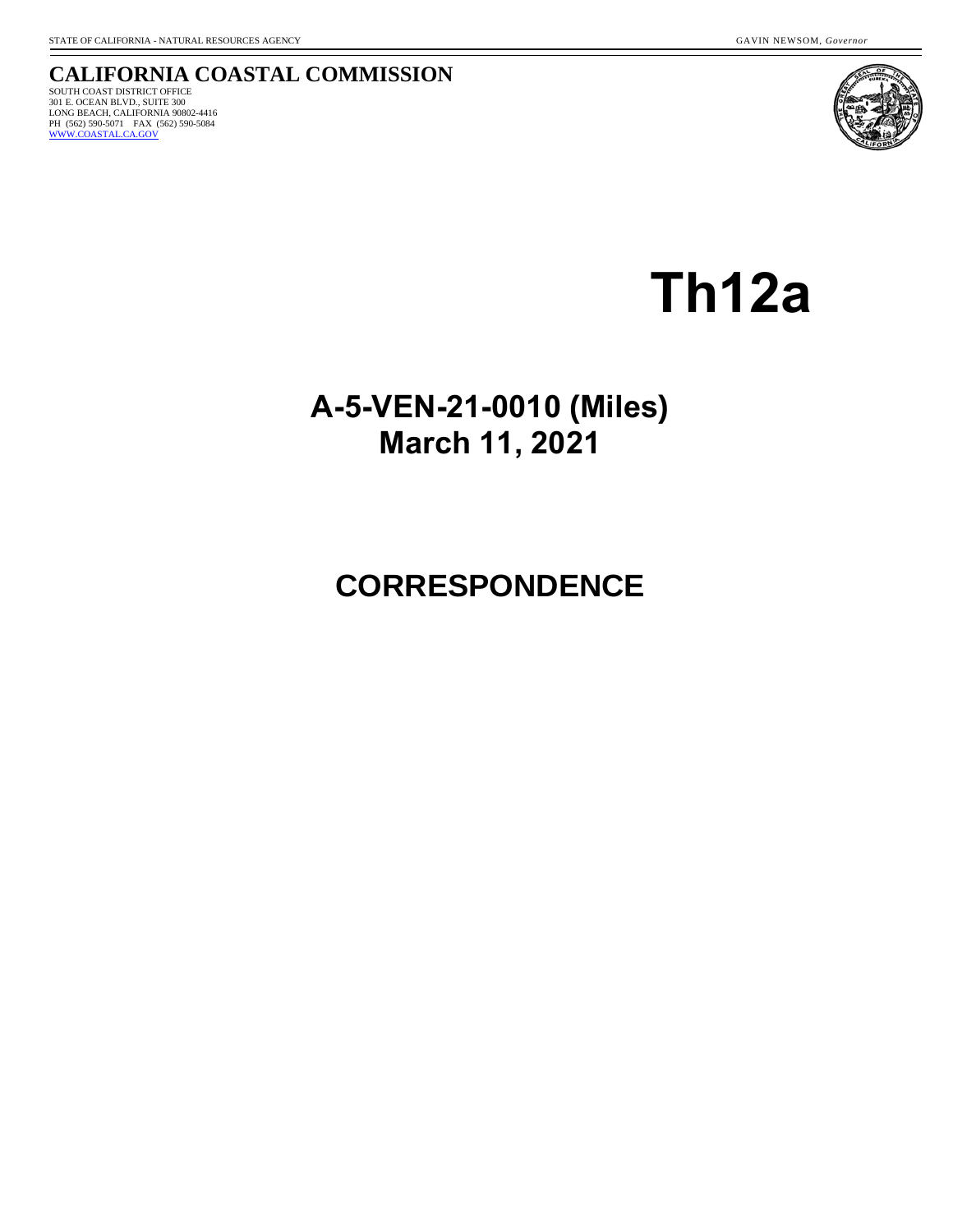

**Th12a** March 5, 2021

A-5-VEN-21-0010 426-428 Grand Blvd Support NSI recommendation

Honorable Commissioners,

We strongly agree with Staff's recommendation of NSI for this appeal and would like to express our support of their excellent Findings. In addition, we would like to share our thoughts on the importance of the City appeal board's decision and on the issue of whether the applicant's appeal should be heard.

#### **A. The West Los Angeles Area Planning Commission (WLAAPC) made very clear, specific, strong Findings that support their decision.**

The applicant would like you to overturn the WLAAPC's determination. But the WLAAPC decision is protective of community character and complies with the Coastal Act and the certified LUP; and overturning their decision, especially given the knowledge and judgement they used in making their Findings, would set an unacceptable precedent. We agree with Staff that "the City provided an adequate degree of factual and legal support for its decision" and that "the City's denial sets a positive precedent that informs the City's future consideration of whether or not projects are consistent with Chapter 3 of the Coastal Act;" and we believe that it is important to acknowledge that the WLAAPC did an outstanding job in their findings for denial of the project, as can be seen in the partial transcript of their hearing, below.

As per Coastal Act Section 30625(c), "*The decision of the permit granting authority has been guided by any applicable decision of the California Coastal Commission pursuant to Section 30625(c) of the Public Resources Code, which provides that prior decisions of the Coastal Commission, where applicable, shall guide local governments in their actions in carrying out their responsibility and authority under the Coastal Act of 1976*." This is Finding 4. of a City CDP determination. The WLAAPC Commissioners noted that they were specifically guided by your prior decisions. See page 6 below.

In addition, the WLAAPC Commissioners' Findings that this 5,590 square foot project (SFD 3,977 sf + ADU 860 sf + garage 753 sf) should be denied reflect the knowledge and experience of these local commissioners with respect to both neighborhood character and the abuse of ADUs. We encourage you to review the attached, highlighted transcript excerpts from the WLAAPC's August 19, 2020 appeal hearing for 426-428 Grand Blvd as not only will you appreciate the statements and findings, but you could find them useful in making your findings in the future, including with respect to detail on City of L.A. building codes.

#### **B. The City decision cannot be appealed to the Coastal Commission.**

The applicant's appeal was not valid and should not have come before you. California Code of Regulations 13319 states: "*Where a local government approves a development on the basis of local land use regulations but denies the issuance of a coastal development permit because it cannot make the findings required by Section 13311, the applicant may appeal such denial of the coastal development*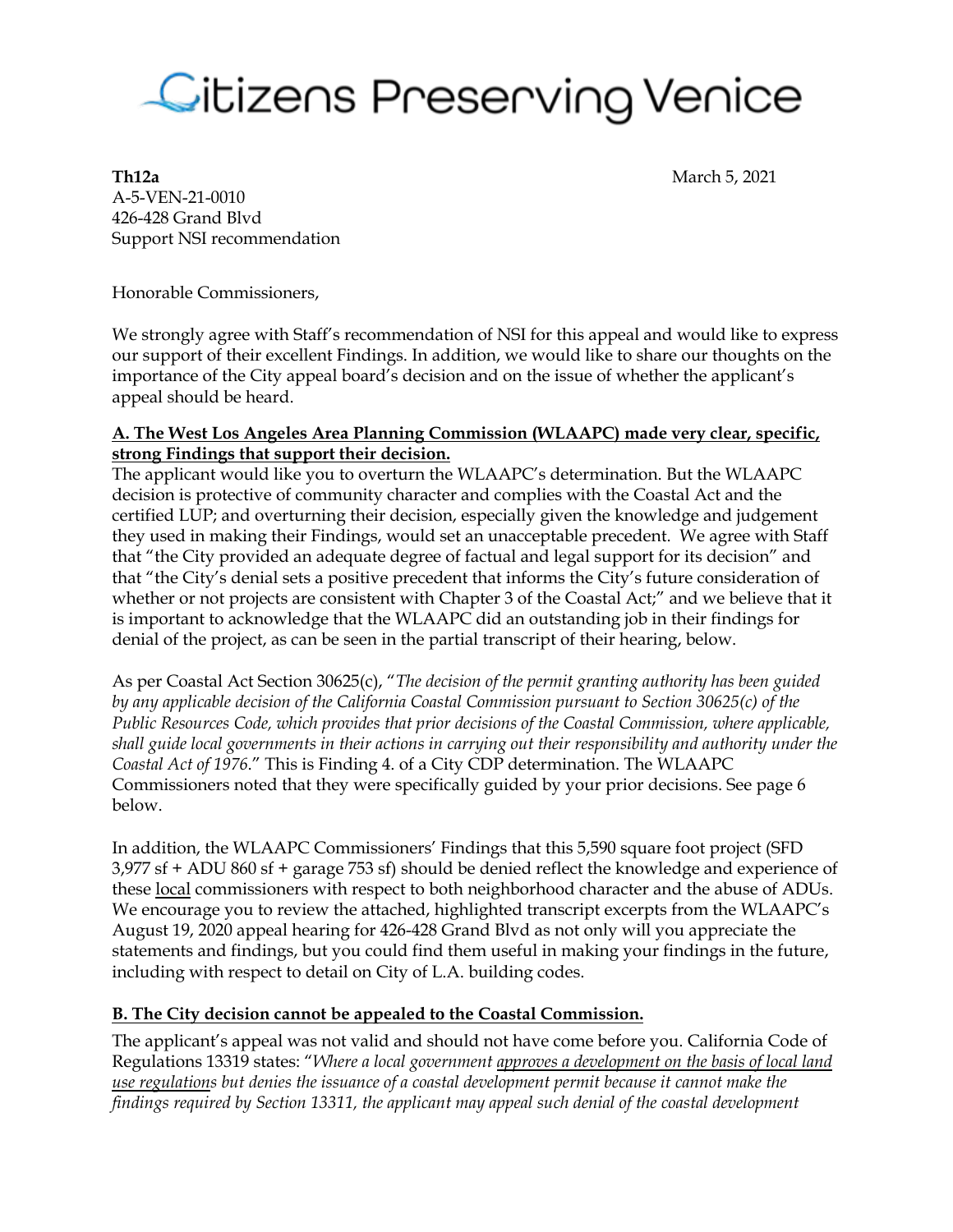*permit in the manner provided in Section 13318*. *In addition, such appeal shall be valid only if the local government approvals fulfill the preliminary local approval requirements of Sections 13052 or 13053...*"

The City did not approve the development on the basis of local land use regulations as described in CCR 13319 and CCR 13052 (nor does it meet the requirements of CCR 13503). All of the local land use permits/entitlements of the case were denied along the CDP. There was no local land use permit or individual entitlement that was approved. The project was clearly denied, and no preliminary approvals were granted. The Commissioner making the motion stated: "This is Commissioner Margulies, **making the motion for item number 5, case number DIR 2018-1485-CDP-MEL-1A**, and environmental case number ENV-2018-1486-CE. **I move to grant the appeal and overturn the Planning Director's determination.** This is to **grant the appeal and overturn the Planning Director determination of April 22, 2020 and adopt the Commission's findings as stated on the record."** See pages 6-7 below. The motion was for denial of the entire case # DIR-2018-1485-CDP-MEL-1A. No part of the case was approved. Also, in addition to the Findings made with respect to the CDP, the WLAAPC made Findings regarding the City's Mello Act Compliance Determination, which they incorporated into the motion for denial of the project. See pages 4, 5, 6, and 8 below.

The initial October 1, 2020 Letter of Determination correctly reflects the Commissioners' words and motion: "Disapproved…a Mello Act Compliance Determination…" This is also consistent with the WLAAPC's precedent of handling Mello Act Compliance Determinations when the entire case is denied. See attached Exhibit A.

City Planning reissued a corrected determination in error. See attached Exhibit B. The City's "corrected copy Letter of Determination" dated December 10, 2020 is not only inconsistent with the way such appeal determinations have been handled in the past, but it also does not reflect the action of the WLAAPC or the words of the Commissioners. The WLAAPC took explicit action to overturn the entire Planning Director's determination, which includes the Mello Act Compliance Review Determination. And as the City Attorney explained, it was not even necessary to take any action on the Mello Act Compliance Determination (even though they did so) as it only applies when the City is going to approve a demolition or a conversion. See page 8 below. A Mello Act Compliance Determination can only be issued together with a CDP and cannot stand alone, separate from the CDP, the related discretionary approval. As per section 6.0 of the City's Interim Administrative Procedures for implementing the Mello Act: "*For Discretionary Applications, the decision-maker shall issue the determination as written conditions attached to the determination made with respect to the underlying case…*" See attached Exhibit C.

In their Coastal Commission appeal the applicant states that "the Planning Director's Mello Determination stands as the APC took no action." This is obviously incorrect, based on what the City Attorney said (see paragraph above) and as the WLAAPC did take action to specifically deny the entire case # DIR-2019-1485-CDP-MEL-1A, which includes the Mello Act Compliance Determination, including specific findings related to the Mello Act Compliance Determination.

The applicant's appeal was not valid and should not have come before you.

Sincerely,

Sue Kaplan, President, Citizens Preserving Venice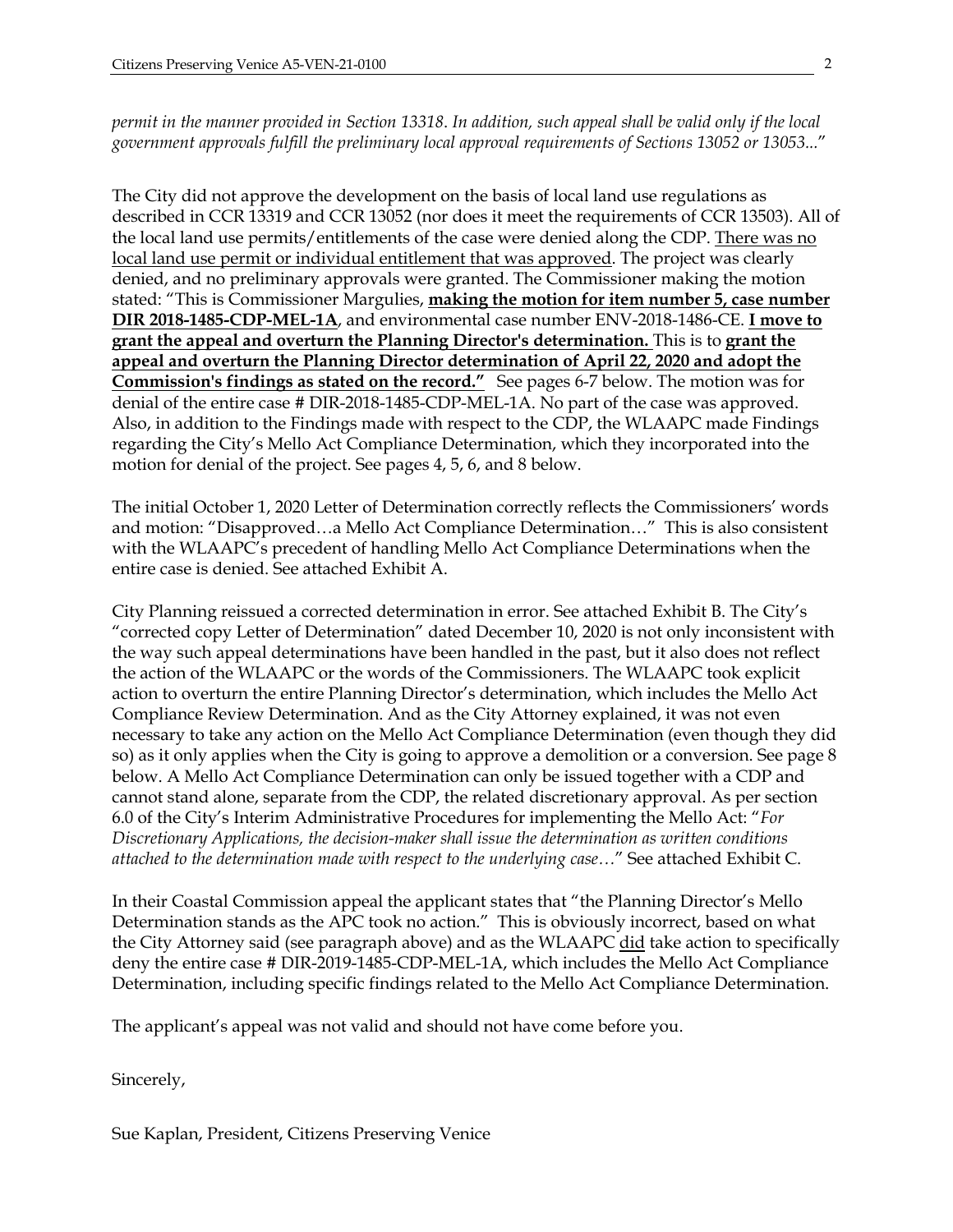#### TRANSCRIPT EXCERPTS OF WEST L.A. AREA PLANNING COMMISSION APPEAL HEARING FOR 426-428 GRAND BLVD

August 19, 2020

https://planning.lacity.org/StaffRpt/Audios/West/2020/08-19-2020/5%20DIR-2018-1485.mp3

Note: Parts are underlined for emphasis as well as for ease of reference from the letter above.

#### TIME: 1:13:45

#### JULIET OH, CITY PLANNING:

I'm going to offer a little bit of clarification, because I believe the applicant did make a statement about this being a two-family dwelling, and I just want to provide some clarification on that. The code provides a definition of two-family dwelling and the project would not meet that definition of two-family dwelling because it meets a different definition. It's a single-family dwelling with an attached ADU, and it's important to recognize the attached ADU because a separate part of our zoning code, 12.22 A.33. does address the provisions and requirements for accessory dwelling units, so if we were to call this a two-family dwelling there are different implications regarding the required parking, where the entrances are located, and things like that. So, we want to be sure to call this a single-family dwelling with an attached ADU for zoning code purposes. But we do recognize that an accessory dwelling unit still meets the definition of a residential dwelling unit. So, while we can't call it a two-family dwelling unit, it's still is considered a residential dwelling unit.

TIME: 01:27:40

#### COMMISSIONER WALTZ-MOROCCO:

Ira, on page A-2 of your report, you talk about how this project functions the same as a duplex. How do you mean that? Because I mean, just for example, a duplex has separate utilities, a duplex has separate addresses. A duplex has different leases, you know. Somebody is paying something, somebody's paying something else. So, I just was curious how you would say that a single-family home with an ADU embedded inside of it functions the same as a duplex.

#### IRA BROWN, CITY PLANNING:

One way would be the size of the ADU. It is 840 square feet, and it's replacing a dwelling unit that is of similar size, if not smaller than, than that.

#### COMMISSIONER WALTZ-MOROCCO:

Oh, okay. And there is no provision about having this ADU have any kind of separate utility or separate address, right? There's nothing here for that, right?

#### IRA BROWN, CITY PLANNING:

That is correct. The regulations for ADUs would be through the building code and those codes aren't there to require those types of changes.

#### COMMISSIONER WALTZ-MOROCCO:

So, in the building code, it doesn't have anything about giving an ADU more autonomy?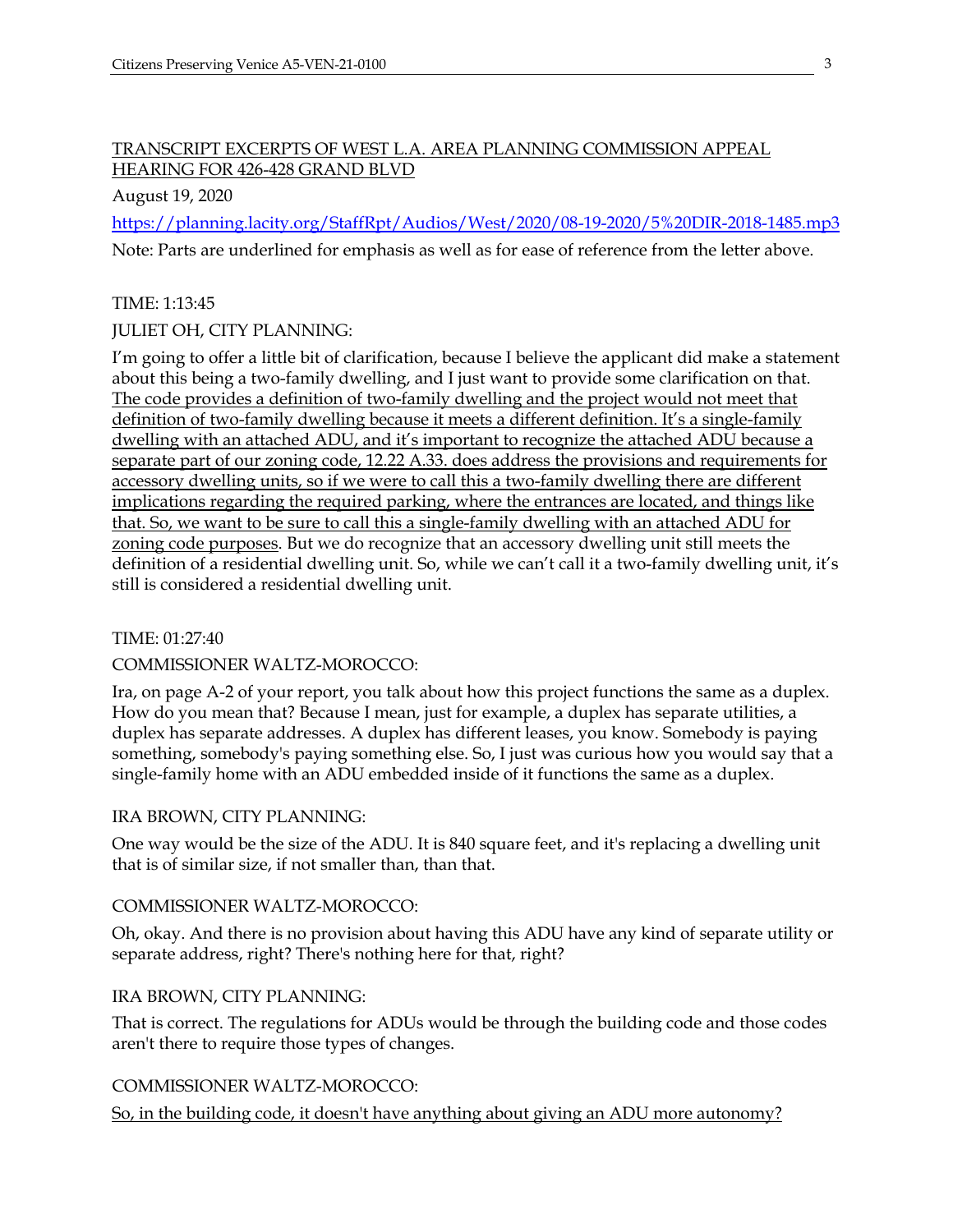#### IRA BROWN, CITY PLANNING:

No, it doesn't. It does require certain sanitary facilities, cooking facilities, but it's not the zoning code type of requirements, more for life safety.

#### COMMISSIONER ROZMAN:

Question regarding the nature, and really, I feel like I'm having a deja vu from 2019 in which we discussed the nature by which we validate a [Mello Act] feasibility study. And if I recall correctly, our conversation surrounded the fact that a subsequent or counter study would need to be performed in order to validate or discredit a feasibility study submitted by an applicant. So, if I recall correctly in February of this year, Jonathan Hershey mentioned that the city was setting aside some funding to have a third-party review and really a counter study of the feasibility to be performed. Question for city staff - would the city consider doing a counter feasibility study for this project?

#### JULIET OH, CITY PLANNING:

This is Juliet Oh with City Planning. So unfortunately, we don't have that; we don't have a list of qualified consultants who would conduct the third-party review. And so, we have not been able to require that of applicants. It is something that would be considered and included as part of the permanent ordinance, as part of the draft. It's actually written into the draft that there should be, that there will be a third-party review. But at this point in time, we don't have that option available.

#### COMMISSIONER ROZMAN:

Okay, thank you. That's rather unfortunate.

TIME: 01:36:26

#### COMMISSIONER ROZMAN:

I think just as a last thought about the notation that this property is not actually a two-family structure, and that this really is a single-family unit with an ADU tacked on, I think really this is going to be the future of these construction projects, that we're going to see these multi-milliondollar projects with an ADU tacked on the back in an effort to skirt some of these density requirements. And I kind of view this project as one of those, and it really looks like a disingenuous effort to restore density to the site. So, I definitely take issue with that. But I'll open it up to the rest of the commission for more comments. Thank you.

#### TIME: 01:46:35

#### JULIET OH, CITY PLANNING:

So, I'm just going to read the definitions from the ordinance, and this is 12.22 A.32., the home sharing ordinance. So, it defines a rental unit as "a dwelling unit, guestroom, accessory living quarters, other residential structure or portion thereof." And an ADU by definition is, "a residential dwelling unit." So, in addition to that, in order to qualify as a short-term rental unit under the home sharing ordinance, it has to be, I don't know what that person is called, but it has to be a primary residence. So, the state ADU law and our ordinance does encourage ADUs to be rented. I mean, it's supposed to be an alternative sort of rental unit, and ideally as an affordable rental unit. And so, it makes sense. But as far as I can tell in the definitions, and I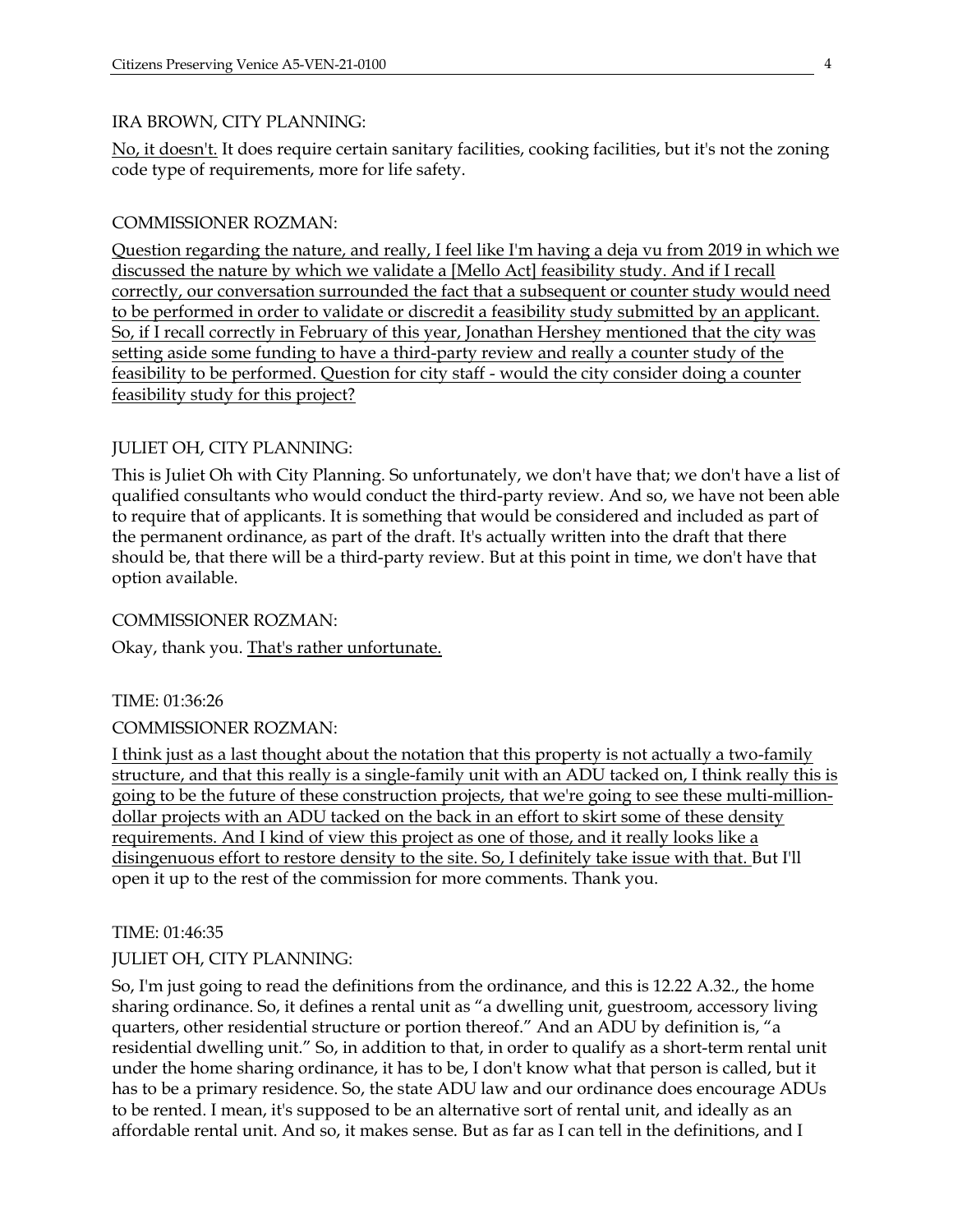haven't gone through the entire ordinance, I don't know if there are any limitations that would apply to ADUs.

#### COMMISSIONER ROZMAN:

So, it sounds like the ADU portion of this property could potentially be used for a short-term rental.

#### JULIET OH, CITY PLANNING:

Right. If it meets the criteria in the ordinance.

#### COMMISSIONER ROZMAN:

Okay. And I asked that question because I think we need to discuss the practical applications and the intent of the Mello Act to preserve affordable housing. And when you look at the replacement of two affordable units by not only a very unaffordable - for the general population - rental unit of the single-family home, which is you know, in excess of 3,000 square feet, and then the potential use of the ADU for really another stream of income, I think there is absolutely no application of the Mello Act that's being protected with this project moving forward, as a point of order, or…

#### COMMISSIONER WALTZ-MOROCCO:

Right. Thank you, Commissioner Rozman. I appreciate that. Yeah, I mean, I feel like, Commissioners, we're all sort of nibbling around the same idea here. I mean I feel like we've been here before, when we were talking about coastal issues, character issues, compatibility issues. I mean, I listened back to the testimony from the APC - Commissioner Margulies, you were actually there - to see what was discussed back then. But for me, honestly, this all comes down to loss of density in the coastal zone, and I'll get to why, and compatibility with the area, and the change of character that I think will happen over time if this configuration, which is duplex, is not equal to single family home plus ADU. I mean, I just think that we are kidding ourselves that an ADU and a single-family home functions, or it has the purpose of a duplex. And, in full disclosure, we've had cases like this before and I'm just starting to see them come and come and come now. I think, Commissioner Rozman, you were saying that it's sort of this unfortunate shortcut that people are using. That's not the right word. And how do I answer the fact that I was thinking about something differently not that long ago? Well, you know that saying where "I did what I did then, but I know better, so I do better." "I know better now, so I do better now." And I don't know, I just see this coming again and again and again, and there's just no way that a single-family home with an attached, not even a detached, ADU will really serve the purpose of what we're talking about here. And then over time, we talked about the character of this neighborhood changing completely, because what you have right now is a multifamily community mixed with other uses, which will pretty much turn into single-family homes. And the ADUs will be sort of absorbed into them. So that's pretty profound. And I think that flies in the face of not only, well, it flies in the face of a lot of things, but certainly flies in the face of Chapter 3 of the Coastal Act.

#### COMMISSIONER MARGUILES:

This is Commissioner Marguiles. Commissioner Waltz-Morocco, I just want to tag on to that some significant concerns about the cumulative impacts of this project in relation to the process of creating the updated local coastal plan and program. And as we've seen as each domino falls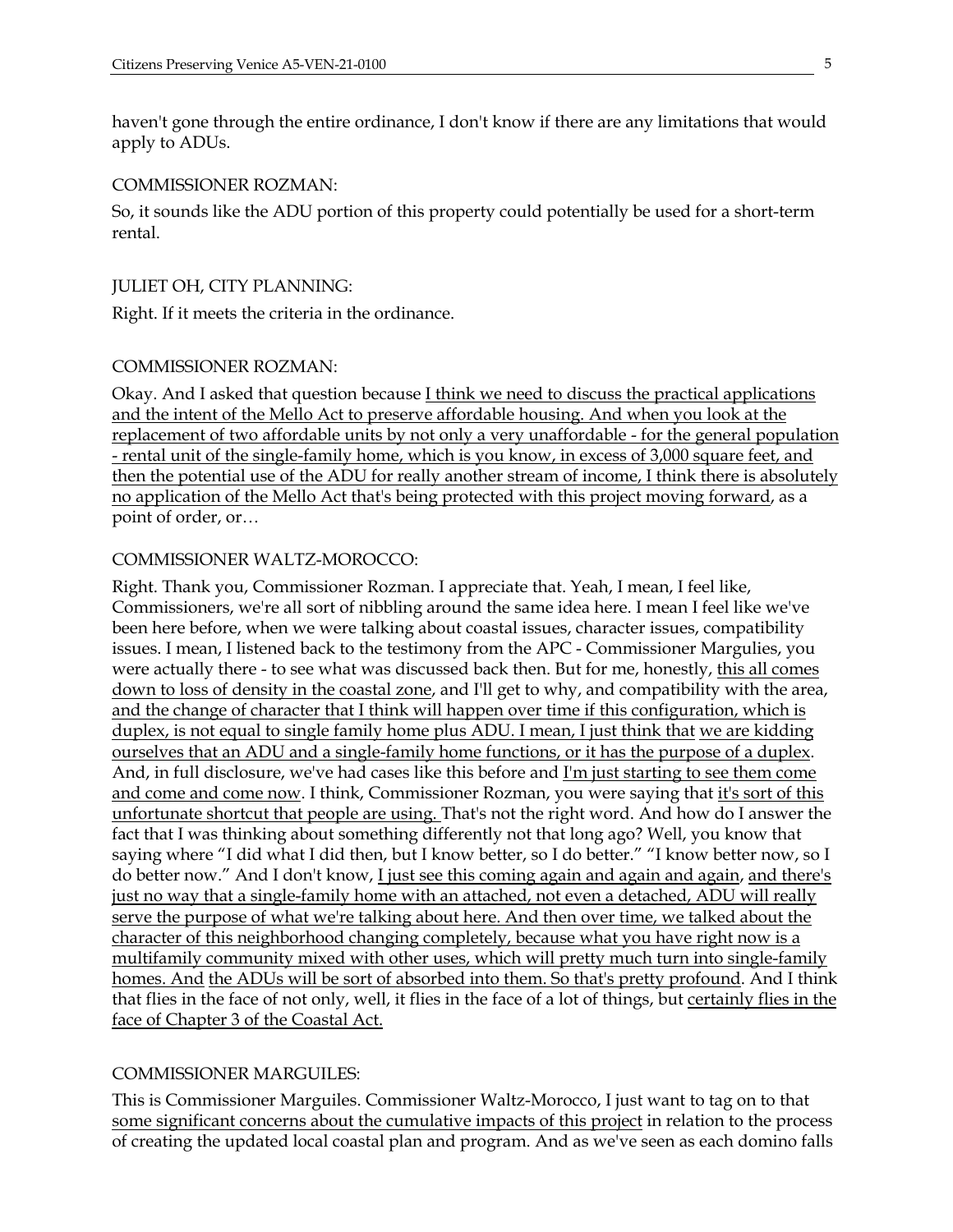or adds to the change in character and scale of a neighborhood, especially in a historic district, this is an argument put forward by the applicant in every case, that Venice's whole diversity, that things have been changing, that there is no character anymore. And I think we, and Juliet, thank you for your explanation about requiring scale studies and massing studies. I mean I have to say, I think they were very revealing. I think they actually illustrate quite well, in this case, the outsize nature of the structure, the single-family residence. It may not be so different historically from some of the multifamily structures that were on this street, but it is significantly different than the fabric of the, especially the contributors, but of many of the other houses that were here prior to the signoffs and lack of enforcement of the Mello Act over time on this block. So, I'd like to raise that issue in terms of findings of Chapter 3, having to do with the cumulative impact of this project. And one last thing has to do with being able to make the finding that this is consistent with previous cases. I know there was a case that was cited specifically in 2019, a [Coastal Commission] Substantial Issue found with the conversion of an existing one-story 1,000 square foot duplex to a single-family dwelling, at 812-814 Amoroso Place. And this is I think a case that has a lot of validity and similarity, except that this one is a little bit different. I believe that if this case were another one, the issue was that it was a singlefamily residence, plus an ADU in a primarily single-family neighborhood or block with primarily single-family houses, and this goes above and beyond, that if we are unable to make the IAP actually work for its intent to preserve affordable housing, which seems to be what we're hearing and we've heard over and over again, at least in this case, we're looking at the loss of affordable units in a multifamily neighborhood, for a single-family house with a small, even if it's larger than the existing one bedrooms that are there now, it's still, you know, this is not equitable. I just think about the stories we heard from the tenants who were evicted and abused by the landlord. So over time here, we heard about a community of people who lived in a kind of communal situation who knew each other, what we all wish we had. People who talk to their neighbors, who know their neighbors. And I don't think tacking an ADU on to the back of a large single-family residence is going to create a community or maintain a community. So that's my feeling about this.

#### COMMISSIONER WALTZ-MOROCCO:

Commissioner Marguiles, that was a very good point. All right. So, any other questions for Oscar or staff? Someone want to make a motion here? Anyone? Excuse me, wait. Excuse me. Nope? Okay.

#### COMMISSIONER MARGUILES:

Commissioner Waltz-Morocco, I have to find…if you're willing to help me a little bit on the findings…

#### COMMISSIONER WALTZ-MOROCCO:

I'm happy to…you know what? Commissioner Waltz-Morocco. I think we're all contributors to this motion. It all sounds like we had our own thoughts. So, you start off and we can add on.

TIME: 1:55:40

COMMISSIONER MARGULIES:

I'd be happy to do that. This is Commissioner Margulies, **making the motion for item number 5, case number DIR 2018-1485-CDP-MEL-1A**, and environmental case number ENV-2018-1486- CE. **I move to grant the appeal and overturn the Planning Director's determination. This is to**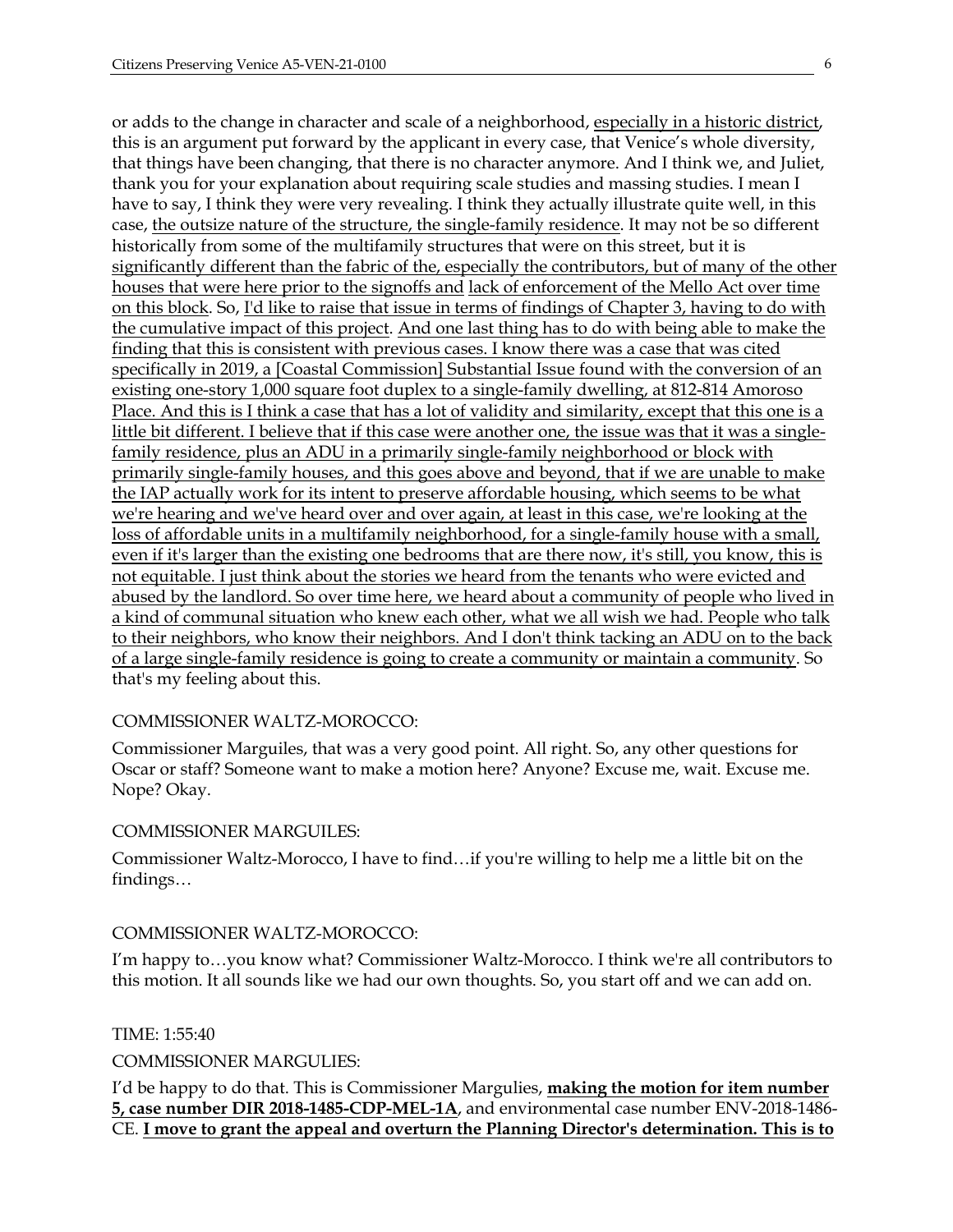#### **grant the appeal and overturn the Planning Director determination of April 22, 2020 and**

**adopt the Commission's findings as stated on the record.** And our reasons for doing that are the inability to make the findings that this is consistent with Chapter 3 of the Coastal Act--that this project will not be consistent with the character of this historic district, that it will create a cumulative impact and prejudice the process of drafting a new local coastal program for Venice, and that it will not achieve the objectives of either the LUP or the Coastal Commission's Environmental Justice objectives of providing diverse and equitable housing along the coast.

#### COMMISSIONER WALTZ-MOROCCO:

Commissioner Waltz-Morocco. James Williams, just a point of order. May I add onto that motion? I can add on, correct?

#### JAMES WILLIAMS:

Yes. You can make a friendly amendment to her motion.

#### COMMISSIONER WALTZ-MOROCCO:

Commissioner Waltz-Morocco. I'd also like just to make sure we talk a little bit about how it flies in the face of the LUP, that in [Policies] I. A. 5. and I. A. 7. they talk about how we want to preserve multi-family dwelling units. And I think you mentioned something about the character of the neighborhood, making sure we understand that this ADU attached to a singlefamily unit over time will have these cumulative impacts and then thus change the character of the neighborhood. I think that's pretty much what you said as well. I'm just looking at my list. I think that's what I have.

#### COMMISSIONER MARGULIES:

This is Commissioner Margulies. I accept the friendly amendment. I just want to clarify that the character that we're talking about is both a physical character of the structures and the open space and the social character, over which we heard from the tenants and their testimony and read the letters to that effect, that this was a very mixed income and diverse community of people who lived on these three lots, including the 424-426 Grand Avenue, which we're looking at tonight.

#### COMMISSIONER WALTZ-MOROCCO:

I'd also like to point out that and just say in our motion that it's out of scale. I mean, we've found in testimony that there's one single-family home on a double lot. So, the scale of this house is just completely out of scale for the neighborhood.

#### COMMISSIONER ROZMAN:

This is Commissioner Roseman. I'm happy to second this motion.

COMMISSIONER WALTZ-MOROCCO:

That's a very long motion. Sorry, James Williams.

JAMES WILLIAMS: No worries.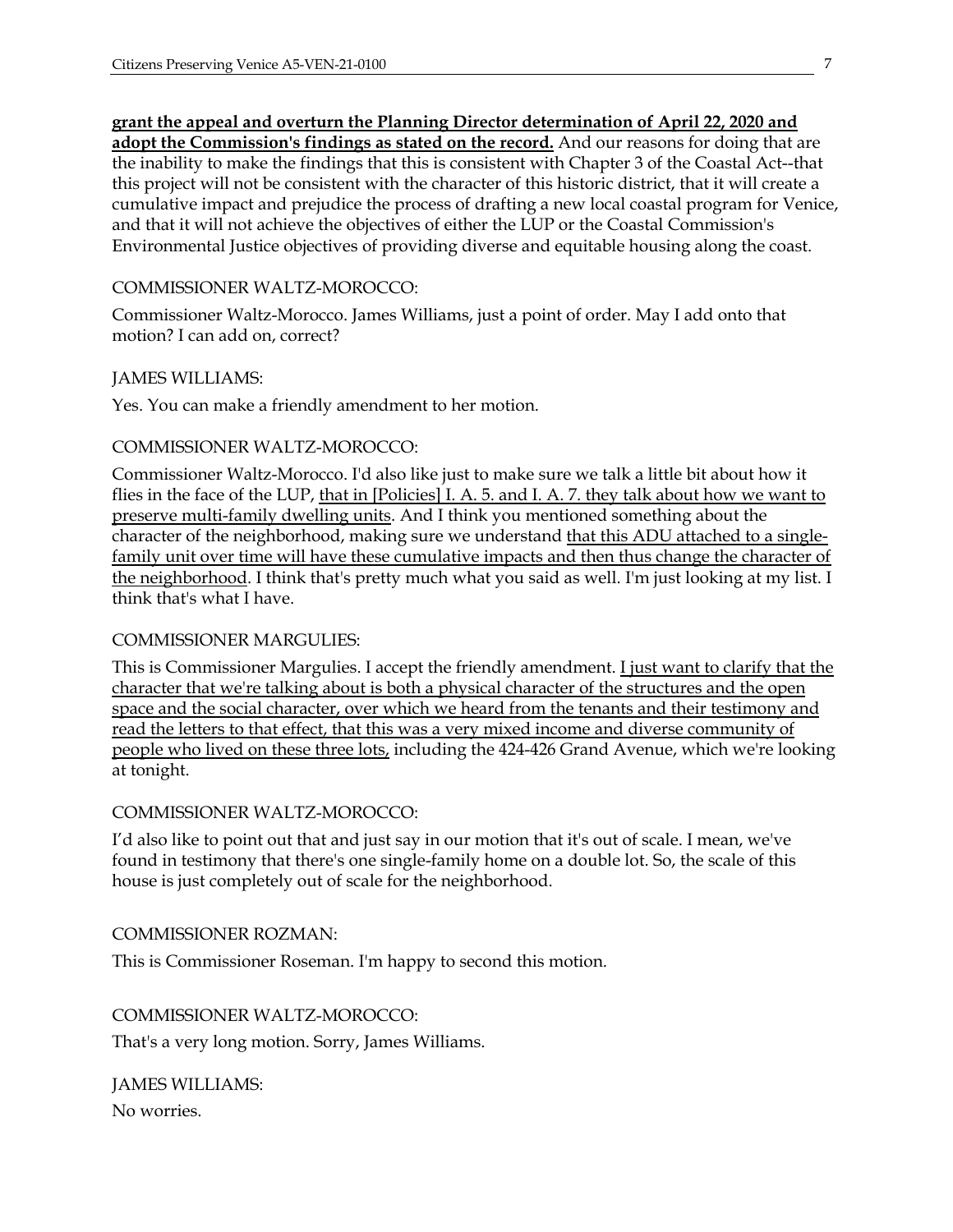#### OSCAR MEDELLIN:

This is Oscar Medellin, just for the record as well. I know that Commissioner Waltz-Morocco mentioned that she wanted to also adopt your previous comments as well. Once you started deliberation, many other Commissioners made several helpful comments that are in line with your motion. So, it would be useful for the record, if we could also, you don't have to do this now, but we could just readopt those by reference, all the comments that were made by Commissioners once deliberation began.

#### COMMISSIONER MARGULIES:

Commissioner Margulies. Happy to, if it's my motion, you could do it to your friendly amendment, but for the main motion, **I'm happy to adopt the discussion and the deliberations of all the Commissioners**.

#### COMMISSIONER WALTZ-MOROCCO:

Yes, I second that. Thanks. Thank you. Thank you, Oscar.

#### COMMISSIONER MARGULIES:

I'll just throw this out there--I'm not sure that we have made a comment specifically about the Mello Act here. This is a Mello case. Oscar, are we required to address the Mello findings or the Mello decision in our motion?

#### OSCAR MEDELLIN:

This is Oscar Medellin, for the record. You can comment on the Mello approval or the feasibility study, that you want to do here. You do not have to make a finding on that appeal point, however. **Mello applies when the city is going to approve** a demolition or a conversion. And so, since your motion is to disapprove this proposed project, you don't necessarily have to make a finding to show that Mello has been performed here. However, I think it's pretty clear from the testimony and from the comments by the Commission that you were disappointed with the feasibility study and perhaps the lack of a corroboration there. So, you're free to address those points now, if you'd like, or you can move on.

#### COMMISSIONER MARGULIES:

This is Commissioner Margulies. I'll just address two points there specifically. And thank you for reminding me. One is that the timing of the information, that due process, it sounded to me like the testimony we heard today concerning the availability of this very thorough feasibility study, was not sufficient for the appellants to review in detail, and that the lack of the City's objective review of Mello cases again, is a hindrance to our ability to evaluate them on appeal.

#### COMMISSIONER WALTZ-MOROCCO:

Thank you, Commissioner Margulies.

COMMISSIONER MARGULIES:

And that's my motion.

#### COMMISSIONER WALTZ-MOROCCO:

Okay. James Williams, do we need Heather to second that again?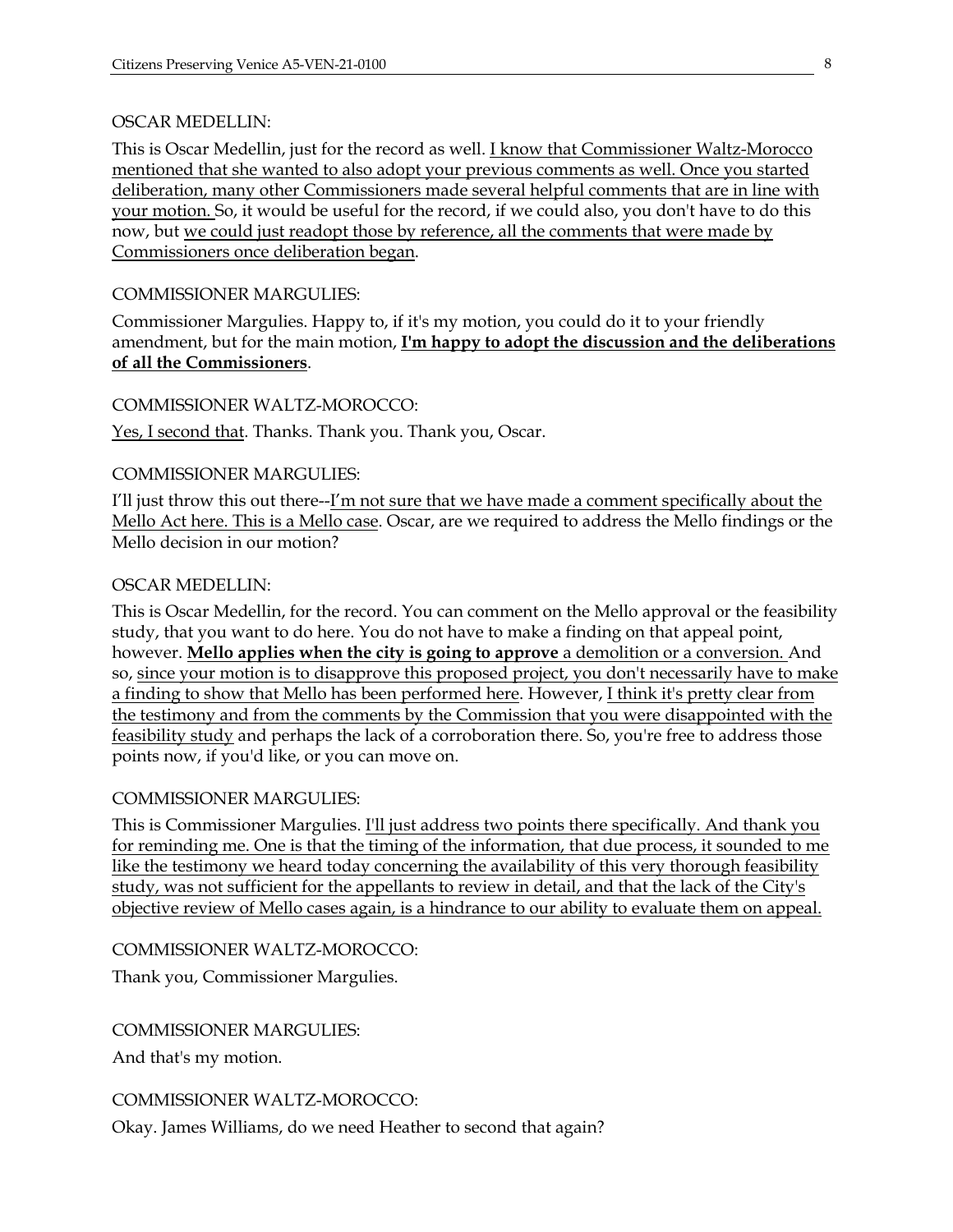JAMES WILLIAMS:

Yes, please.

COMMISSIONER ROZMAN: Yes. Commissioner Rozman. I second that again.

JAMES WILLIAMS: We have a motion and a second on the table. Commissioner Margulies?

COMMISSIONER MARGULIES: Aye.

JAMES WILLIAMS: Commissioner Rozman?

COMMISSIONER ROZMAN: Aye.

JAMES WILLIAMS: Commissioner Waltz-Morocco?

COMMISSIONER WALTZ-MOROCCO: Aye.

JAMES WILLIAMS: The motion carries.

COMMISSIONER WALTZ-MOROCCO:

All right. Well, everyone we've completed our Zoom meeting. We did it. I'm very proud of everyone. Thank you everyone who's on the call still, on the computer, on the phone. I certainly appreciate everyone's time. Thank you, staff. Thank you, Commission Staff. Thank you, all the departments for helping us with these cases today. Seeing no further business with this commission, this meeting is now adjourned, and it is 7:09.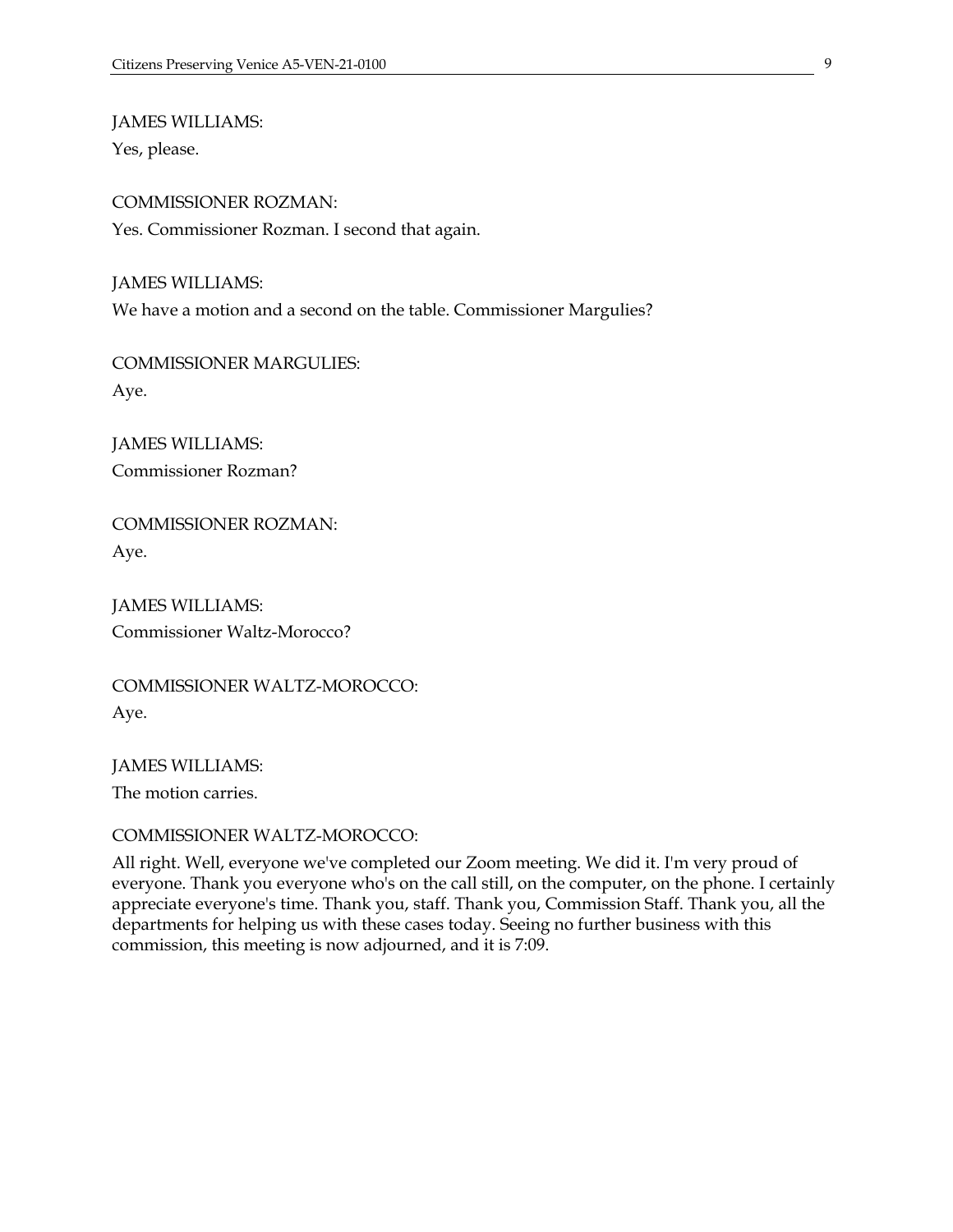**WEST LOS ANGELES AREA PLANNING COMMISSION** 



200 North Spring Street, Room 272, Los Angeles, California, 90012-4801, (213) 978-1300 www.planning.lacity.org

### LETTER OF DETERMINATION



OCT 01 2020 **Mailing Date:** 

CASE NO. DIR-2018-1485-CDP-MEL-1A CEQA: ENV-2018-1486-CE Plan Area: Venice

Council District: 11 - Bonin

Project Site: 426-428 East Grand Boulevard

Applicant: Dustin Miles, Xingyun LLC Representative: Lea Arenas City Land Use, Inc.

Appellant: Bill Przlucki, People Organized for Westside Renewal (POWER); Robin Rudisill; Kevin and Teri Keresey; Jason Lord

At its meeting of August 19, 2020, the West Los Angeles Area Planning Commission took the actions below in conjunction with the disapproval of the following project:

The demolition of an existing one-story duplex and the construction of a new three-story, 3,977 square foot single-family dwelling with attached four-car garage, roof deck and a 860 square foot Accessory Dwelling Unit (ADU).

- Granted the appeal and overturned the Planning Director's April 22, 2020 determination; 1.
- $2.$ Disapproved, pursuant to Section 12.20.2 of the Los Angeles Municipal Code (LAMC), a Coastal Development Permit for the Proposed Project within the Single-Permit Jurisdiction of the California Coastal Zone;
- Disapproved, pursuant to Government Code Sections 65590 and 65590.1 and the City of З. Los Angeles Interim Mello Act Compliance Administrative Procedures, a Mello Act Compliance Review for the demolition of two Residential Units and construction of two Residential Units in the Coastal Zone; and
- Adopted the attached Findings as amended by the Commission. 4.

This action was taken by the following vote:

Moved: Margulies Second: Rozman Ayes: Waltz Morocco Absent: Newhouse, Yellin

Vote:  $3 - 0$ 

James K. Williams, Commission Executive Assistant II

Fiscal Impact Statement: There is no General Fund impact as administrative costs are recovered through fees.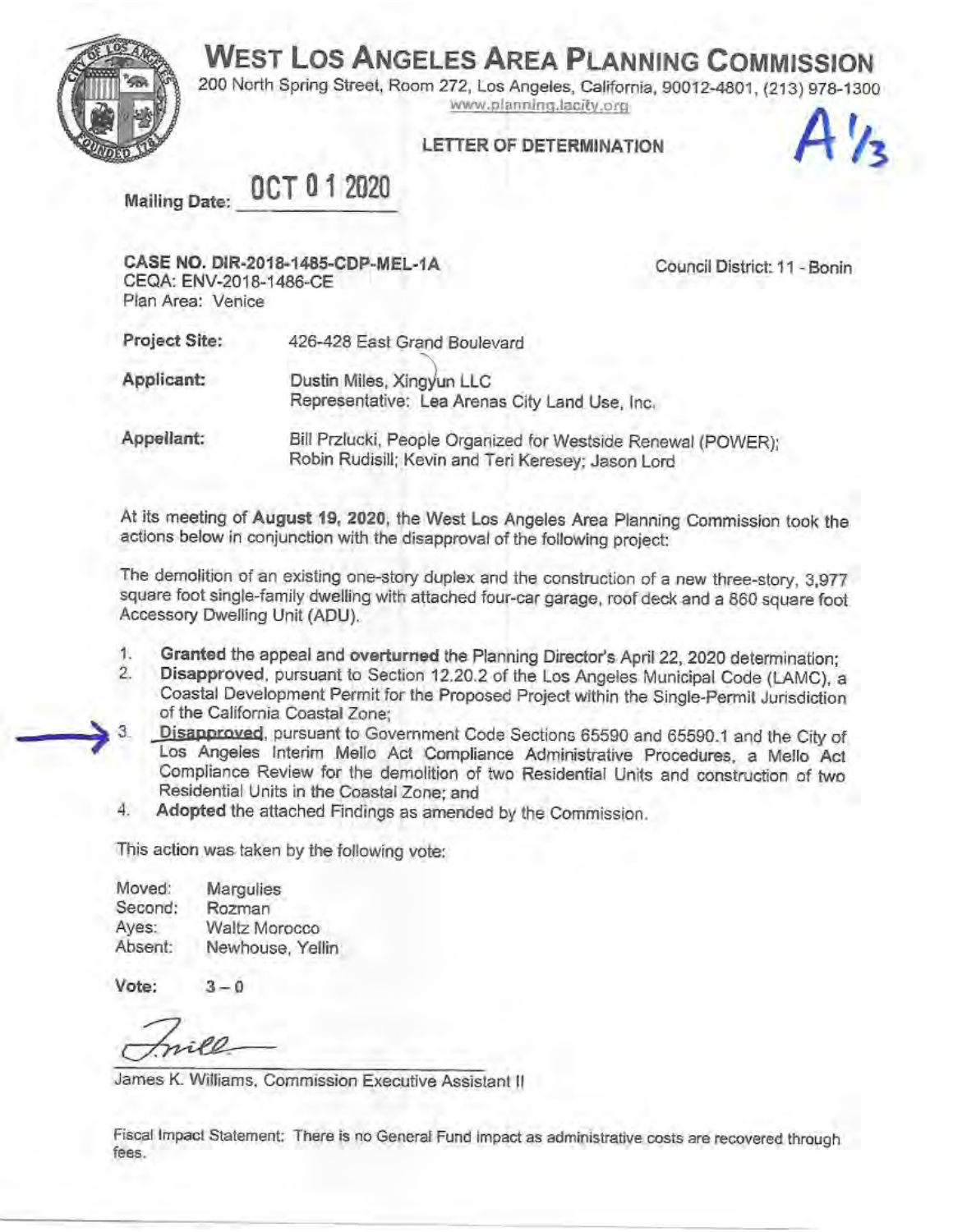### **WEST LOS ANGELES AREA PLANNING COMMISSION**



200 North Spring Street, Room 272, Los Angeles, California, 90012-4801, (213) 978-1300 www.planning.lacity.org

#### LETTER OF DETERMINATION

APR 15 2020 **Mailing Date:** 

CASE NO. DIR-2016-3291-CDP-MEL-1A CEQA: ENV-2016-3293-CE

Council District: 11 - Bonin

 $A^{2}/3$ 

Plan Area: Venice Related Case: AA-2016-3290-PMLA-SL-1A

Project Site: 635-637 East San Juan Avenue

Applicant: 187 Monterey Holding, LLC Representative: Steve Kaplan Land Use Law

Appellants: People Organized for Westside Renewal, Robin Rudisill, Sue Kaplan, and Celia Williams

On February 5, 2020, the City Council, pursuant to Charter Section 245, asserted jurisdiction over the November 20, 2019 action of the West Los Angeles Area Planning Commission on Case No. DIR-2016-3291-CDP-MEL-1A and remanded the decision back to the Commission.

At its meeting of March 4, 2020, the West Los Angeles Area Planning Commission took the actions below in conjunction with the denial of the following project:

A Coastal Development Permit and Mello Act Compliance Review for a preliminary parcel map (Small Lot Subdivision) to subdivide one existing lot totaling approximately 5,200 square feet (net area of 4,800 square feet) into twonew small lots that are 2,273 (Parcel A) and 2,527 (Parcel B) square feet in lot area, in conjunction with the demolition of an existing duplex and single-family dwelling, the removal of four trees, and the construction of a 2,091 square-foot single-family dwelling on Parcel A and a 1,287 square-foot single-family dwelling with a 396 square-foot attached Accessory Dwelling Unit (ADU) on Parcel B. Six parking spaces are provided onsite.

 $1 -$ Grapted the appeal and overturned the Planning Director's June 28, 2019 determination;

2. Denied pursuant to Section 12 20.2 of the Los Angeles Municipal Code, a Coastal Development Permit for a Development in the single permit jurisdiction of the Coastal Zone;

Denied) pursuant to Government Code Sections 65590 and 65590.1 and the City of Los Angeles Interim Mello Act Compliance Administrative Procedures, a Mello Act Compliance Review for the demolition of three existing Residential Units and construction of three Residential Units in the California Coastal Zone; and

4. Adopted the attached Findings as amended by the Commission.

This action was taken by the following vote:

Moved: Marqulies Second: Rozman Ayes: Waltz Morocco, Yellin Rarikar Absent" Newhouse

Vote:

 $4 - 0$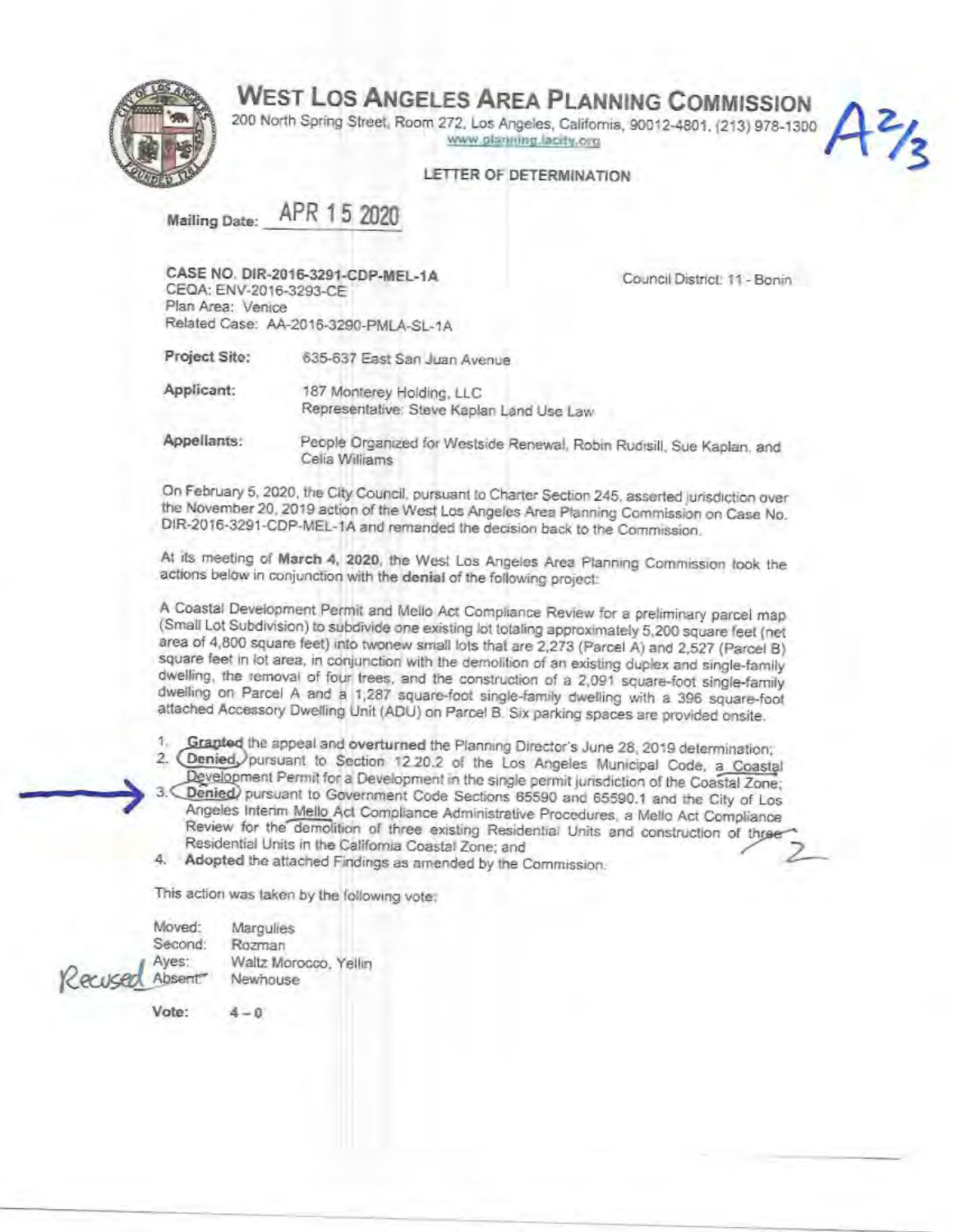# **WEST LOS ANGELES AREA PLANNING COMMISSION**



200 North Spring Street, Room 532, Los Angeles, California, 90012-4801, (213) 978-1300 www.planning.lacity.org

#### LETTER OF DETERMINATION

Mailing Date: MAR 1 0 2017

CASE NO.: ZA-2014-1728-CDP-MEL-1A CEQA: ENV-2014-1729-MND Related Case: AA-2014-1730-PMLA-SL-1A Plan Area: Venice

Council District: 11 - Bonin

| Project Site: | 1712 - 1712 1/2 South Washington Way                       |
|---------------|------------------------------------------------------------|
| Applicant:    | Alon Zakoot, Alliance Team Realty for Silver Triangle, LLC |

Alon Zakoot, Alliance Team Realty for Silver Triangle, LLC; Regan Kibbee Appellants:

At its meeting of October 5, 2016, the West Los Angeles Area Planning Commission took the actions below in conjunction with the disapproval of the following project:

The demolition of a triplex, garage, and studio and the construction, use, and maintenance of two single-family dwellings on two separate lots in the RD1.5-1-O Zone.

- 1. Granted the appeal and overturned the Zoning Administrator's approval a Coastal Development Permit for the project in the single permit jurisdiction area of the California Coastal Zone; and overturned the determination of Mello Act Compliance, pursuant to Government Code Sections 65590 and 65590.1 and the City of Los Angeles Interim Mello Act Compliance Administrative Procedures; and
- Adopted the attached Findings as amended by the Commission.  $\overline{2}$ .

This action was taken by the following vote:

| Donovan            |
|--------------------|
| Margulies          |
| Halper and Merritt |
| Waltz Morocco      |
|                    |

Vote:

4-0

Harold Arrivillaga Commission Executive Assistant I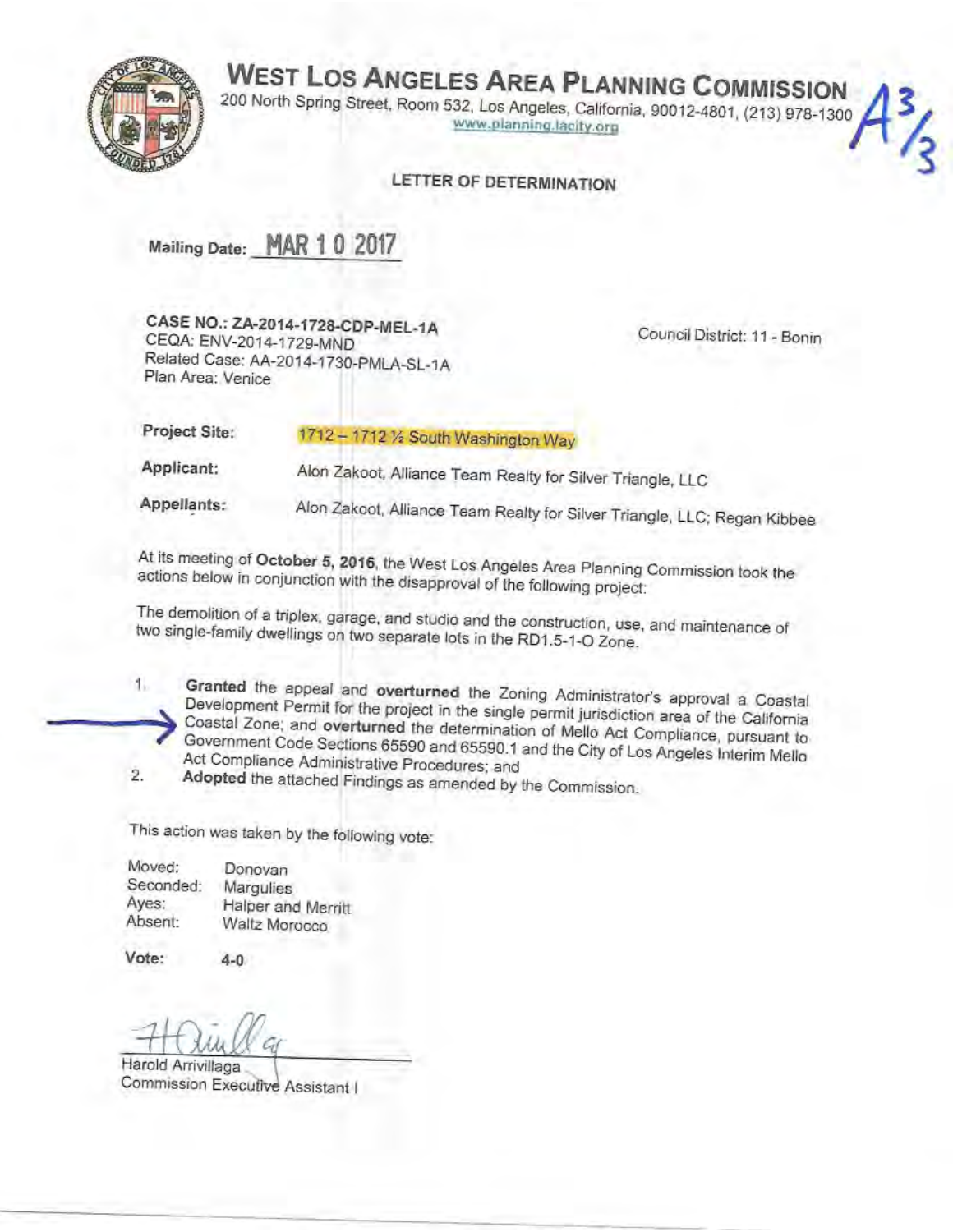**WEST LOS ANGELES AREA PLANNING COMMISSIO** 



200 North Spring Street, Room 272, Los Angeles, California, 90012-4801, (213) 978-1300 www.planning.lacity.org

**LETTER OF DETERMINATION** *\*Corrected Copy* 

DEC 10 2020 **Mailing Date:** 

CASE NO. DIR-2018-1485-CDP-MEL-1A CEQA: ENV-2018-1486-CE Plan Area: Venice

Council District: 11 - Bonin

Project Site: 426-428 East Grand Boulevard Applicant: Dustin Miles, Xingyun LLC Representative: Lea Arenas City Land Use, Inc. Appellant: Bill Przlucki, People Organized for Westside Renewal (POWER); Robin Rudisill; Kevin and Teri Keresey; Jason Lord

At its meeting of August 19, 2020, the West Los Angeles Area Planning Commission took the actions below in conjunction with the disapproval of the following project:

The demolition of an existing one-story duplex and the construction of a new three-story, 3,977 square foot single-family dwelling with attached four-car garage, roof deck and a 860 square foot Accessory Dwelling Unit (ADU).

- Granted the appeal and overturned the Planning Director's April 22, 2020 determination; 1.
- Disapproved, pursuant to Section 12.20.2 of the Los Angeles Municipal Code (LAMC), a 2. Coastal Development Permit for the Proposed Project within the Single-Permit Jurisdiction of the California Coastal Zone:
- \*Took no action on a Mello Act Compliance Review (Government Code Sections 65590 3 and 65590.1 and the City of Los Angeles Interim Mello Act Compliance Administrative Procedures) for the demolition of two Residential Units and construction of two Residential Units in the Coastal Zone; and
- 4. Adopted the attached Findings as amended by the Commission.

This action was taken by the following vote:

| Moved:  | Margulies            |
|---------|----------------------|
| Second: | Rozman               |
| Ayes:   | <b>Waltz Morocco</b> |
| Absent: | Newhouse, Yellin     |

Vote: - 0

James K. Williams, Commission Executive Assistant II

Fiscal Impact Statement: There is no General Fund impact as administrative costs are recovered through fees.